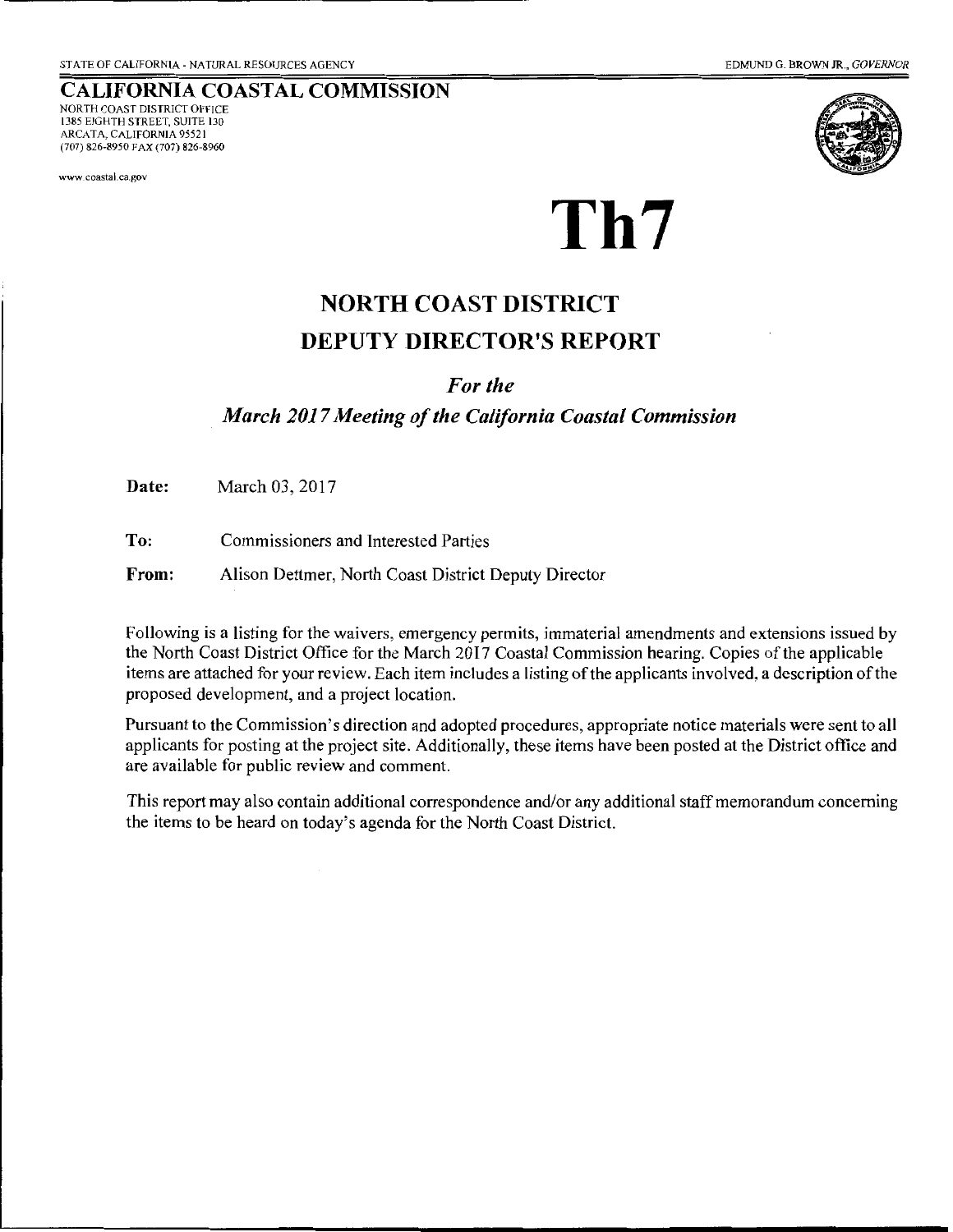#### **DE MINIMIS WAIVERS**

The Executive Director has determined that the following developments do not require a coastal development permit pursuant to Section 30624.7 of the California Coastal Act of 1976.

| <b>Applicant</b>                                                               | <b>Project Description</b>                                                                                                                                                                                                                                                                                                                                                                                                                                                                                 | <b>Project Location</b>                                      |
|--------------------------------------------------------------------------------|------------------------------------------------------------------------------------------------------------------------------------------------------------------------------------------------------------------------------------------------------------------------------------------------------------------------------------------------------------------------------------------------------------------------------------------------------------------------------------------------------------|--------------------------------------------------------------|
| $1-16-1030-W$<br>Northcoast Regional<br>Land Trust,<br>Attn: Dan Ehresman      | Improve an existing agricultural property<br>(historic dairy ranch) by: (1) establishing a<br>roadside farm stand, including associated<br>parking improvements and signage, at for the<br>direct sale of farm products grown and<br>harvested on-site; (2) operating, for a period<br>of 10 years (through March 31, 2027), a<br>wholesale plant nursery within and around an<br>existing barn and greenhouse; and (3)<br>demolishing/deconstructing the easternmost<br>portion of the existing milk barn | 5851 Myrtle Ave., Eureka, CA 95501<br>$(APN(s): 402-241-09)$ |
| $1 - 16 - 1089 - W$<br>Eureka Pentecostal<br>Church,<br>Attn: Kathleen McGrath | (1) Authorize after-the-fact the paving of an<br>approximately 18,000-square-foot parking lot<br>that was permitted as a gravel parking lot in<br>1990 under CDP 1-88-123-A1; to redirect<br>parking lot runoff into adjacent permeable<br>areas.                                                                                                                                                                                                                                                          | 1114 Hoover St, Eureka, Ca 95501<br>$(APN(s): 014-182-08)$   |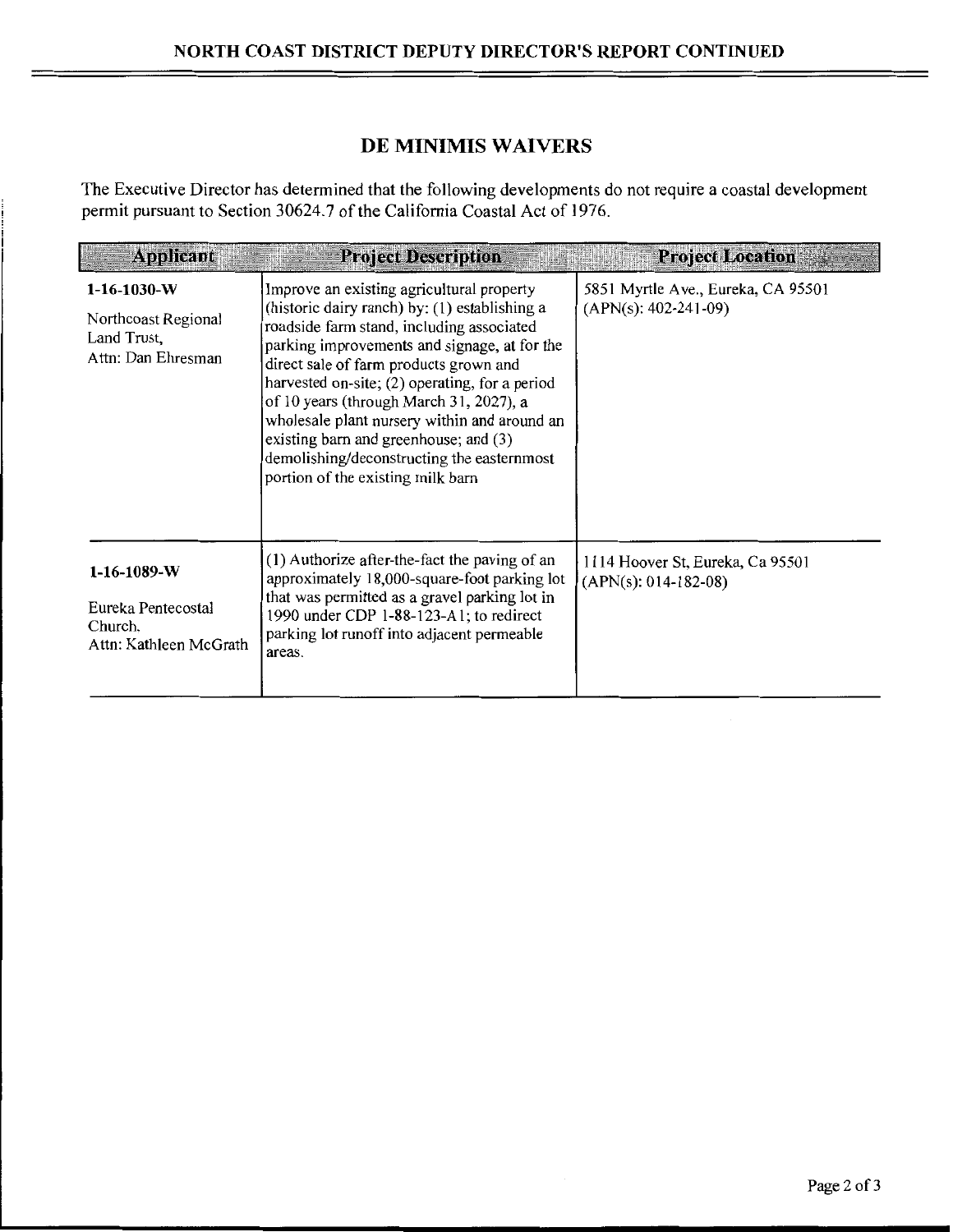#### **IMMATERIAL AMENDMENTS**

The Executive Director has determined that there are no changes in circumstances affecting the conformity of the subject development with the California Coastal Act of 1976. No objections to this determination have been received at this office. Therefore, the Executive Director grants the requested Immaterial Amendment, subject to the same conditions, if any, approved by the Commission.

| <b>Applicant</b>                                                                                     | <b>Project Description</b>                                                                                                                                                                                                                                                                                                                                                                                                                                                                                                                                                                                                                                                                                                                                                                                                                                                              | <b>Project Location</b>                                                                                                                                                                                                                                                                                               |
|------------------------------------------------------------------------------------------------------|-----------------------------------------------------------------------------------------------------------------------------------------------------------------------------------------------------------------------------------------------------------------------------------------------------------------------------------------------------------------------------------------------------------------------------------------------------------------------------------------------------------------------------------------------------------------------------------------------------------------------------------------------------------------------------------------------------------------------------------------------------------------------------------------------------------------------------------------------------------------------------------------|-----------------------------------------------------------------------------------------------------------------------------------------------------------------------------------------------------------------------------------------------------------------------------------------------------------------------|
| $1-10-004- A2$<br>California State Parks,<br>Attn: Amber Transou                                     | Amend permit granted for restoration and<br>access enhancement activities at Little River<br>State Beach to: (1) Partially reroute three<br>previously designated dune trail segments (of<br>266 feet, 331 feet, and 328 feet in length) to<br>reduce trail use impacts to environmentally<br>sensitive wetland and dune habitat areas; (2)<br>install symbolic fencing, signage, and natural<br>blockages to deter the use of old (to-be-retired)<br>trail segments and scattered volunteer trails by<br>the public and to deter the use of scattered<br>volunteer trails through dune and wetland<br>ESHA; and (3) install ADA-compliant<br>interpretive signage (two signs at the north<br>beach trailhead and one at the intersection of<br>the south beach trail and back-dune trail<br>adjacent to the trailhead.                                                                 | Little River State Beach, Humboldt County<br>$(APN(s): 513-161-01, 513-171-08)$                                                                                                                                                                                                                                       |
| $1-10-032 - A4$<br>Humboldt County<br><b>Resource Conservation</b><br>District,<br>Attn: Jill Demers | Modify permit granted for Salt River Erosion<br>Restoration Project to include additional<br>properties in the project area footprint to<br>accommodate minor channel realignment and<br>add additional sediment reuse locations for the<br>continuation of Phase 2 construction this<br>summer.                                                                                                                                                                                                                                                                                                                                                                                                                                                                                                                                                                                        | Along the Salt River, lower Francis Creek,<br>and the lower Eastside Drainage in the<br>Ferndale area, Humboldt County (APN(s):<br>100-112-10, 100-112-12, 100-112-14,<br>100-161-07, 100-231-03, 100-291-08,<br>106-021-02, 106-021-03, 106-021-07,<br>106-021-62, 106-021-76, 106-021-77)                           |
| A-1-DNC-12-021-A1<br>Elk Valley Rancheria,<br>Attn: Brad Downes                                      | Amend permit granted to reconstruct a portion<br>of Humboldt Road and add a multi-use trail,<br>paved shoulders, and a roundabout to make<br>certain changes to the final wetland Mitigation<br>and Monitoring Plan (MMP) approved by the<br>Executive Director pursuant to Special<br>Condition No. 1 of the original permit to<br>compensate for the roadway improvement<br>project's 0.54 acre of wetland impacts.<br>Specifically, the boundaries of the previously<br>approved wetland mitigation site are proposed<br>to be moved to encompass an area with a<br>greater groundwater availability to better<br>ensure successful wetland restoration. In<br>addition, an existing man-made drainage ditch<br>that crosses the trust property will be partially<br>rerouted. No changes are proposed to the<br>mitigation ratios or types of wetland mitigation<br>to be provided. | Along an approximately 3,000-ft-long<br>stretch of Humboldt Road between Highway<br>101 and Roy Ave., and on the Elk Valley<br>Rancheria's adjacent Trust property<br>(formerly Martin Ranch, APN 115-020-28)<br>approximately one miles southeast of<br>Crescent City, Del Norte County (APN(s):<br>$115 - 020 - 28$ |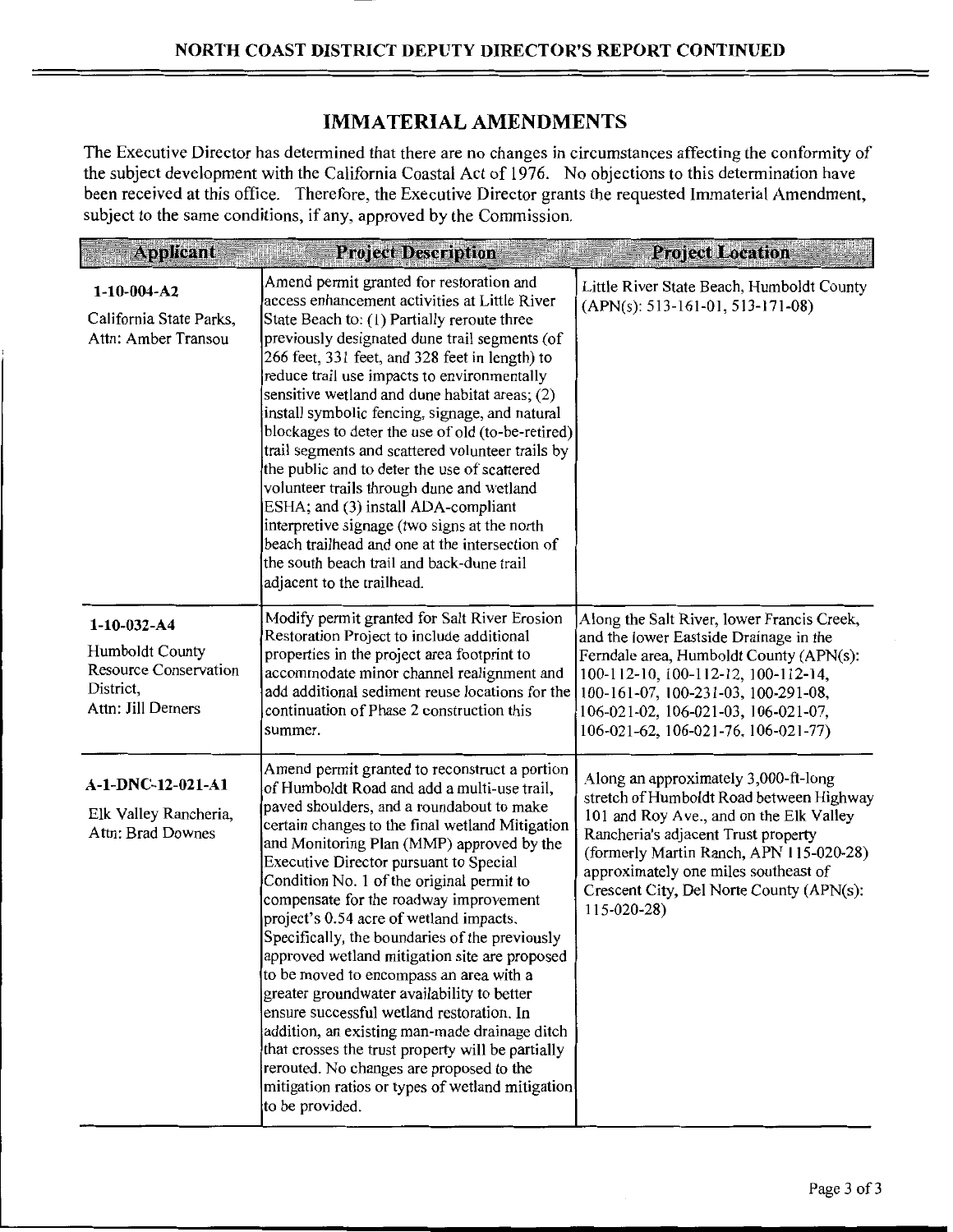**CALIFORNIA COASTAL COMMISSION 1385 EIGHTH STREET, SUITE 130 ARCATA, CALIFORNIA 95521 PH (707) 826-&950 FAX (707) 826-8960 WWW.COASTAL.CA.GOV** 



March 2, 2017

## **Coastal Development Permit De Minimis Waiver Coastal Act Section 30624.7**

Based on the project plans and information provided in your permit application for the development described below, the Executive Director of the Coastal Commission hereby waives the requirement for a Coastal Development Permit pursuant to Section 13238.1, Title 14, California Code of Regulations. If, at a later date, this information is found to be incorrect or the plans revised, this decision will become invalid, and any development occurring must cease until a coastal development permit is obtained or any discrepancy is resolved in writing.

**Waiver:** 1-16-1030-W

**Applicant:** Northcoast Regional Land Trust

**Location:** 5851 Myrtle Ave., Eureka area, Humboldt County (APN: 402-241-09)

**Proposed Development:** Improve an existing agricultural property (historic dairy ranch) by: (1) establishing a "roadside farm stand," including associated parking improvements and signage, at for the direct sale of farm products grown and harvested on-site in native soil beds and in a  $\sim$ 120square-foot soil-dependent portable hoop house as well as on property owned and/or leased by the farm stand operator; (2) operating, for a period of 10 years (through March 31, 2027), a wholesale plant nursery within and around an existing barn and greenhouse on approximately  $\frac{1}{4}$ -acre of the  $\sim$ 75-acre property involving the production and sale of native and heirloom plants grown in part in native soils on-site and in part in pots in existing greenhouse structures; and (3) demolishing/deconstructing the easternmost portion of the existing "milk barn" by removing dilapidated roofing, siding, and framing materials using hand tools and removing the concrete slab foundation and stem walls using a backhoe with breaker attachment operated from an existing parking area adjacent to Myrtle Avenue.

**Rationale:** The proposed farm stand and wholesale nursery (horticulture) uses are compatible with the agricultural use of the agricultural property, because both involve, in part, the soil-dependent cultivation and harvesting of plants on-site using the site's prime agricultural soils. The proposed farm stand also involves poultry husbandry (for egg harvest and sale) and apiaries (for honey harvest and sale). Only existing structures on the property will be used for the non-soil-dependent elements of both operations, including: (1) an existing 400-square-foot storage building, 200 square feet of which will house the farm stand products for sale, with the additional space used for storage of agricultural products and equipment; (2) an existing 1 ,800-square-foot greenhouse that will be used to grow nursery plants in the native soil as well as in pots; (3) an existing 2,000-square-foot "milk bam" with an existing concrete floor that will be used for non-soil-dependent nursery uses; and (4) existing graveled parking areas adjacent to Myrtle Avenue, which will be improved for parking for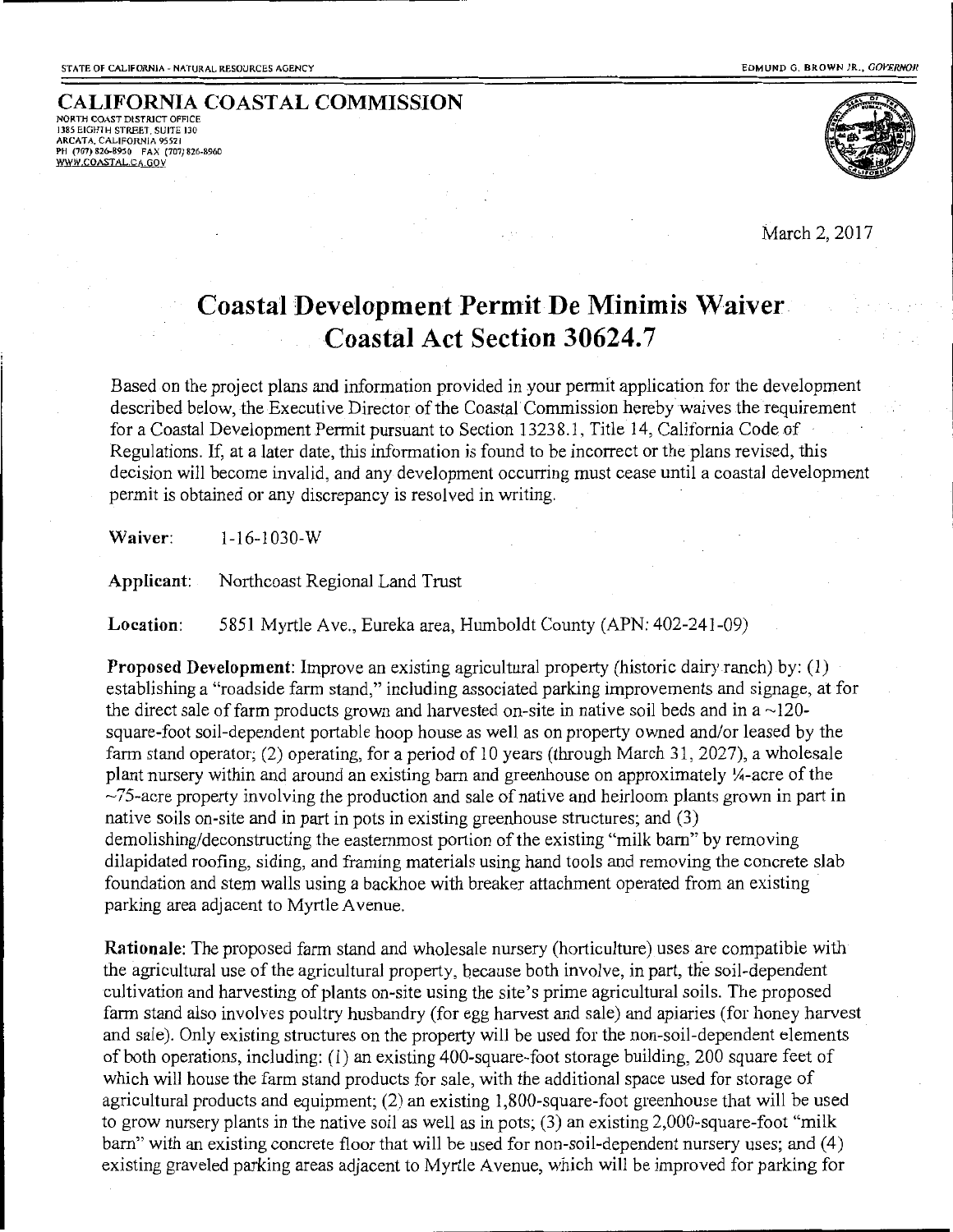## **Coastal Development Permit De Minimis Waiver**

1-16-1030-W

both operations pursuant to County Department of Public Works standards. None of the proposed operations will interfere with the existing 18-acre seasonal cattle grazing operation that also occurs on the property or with the public access nature trail use of the property. The grazing operation accesses the pasture via a separate entrance further to the west from the proposed farm stand and nursery area, which will be clustered together in the southeastern comer of the property and limited a total area of approximately  $\frac{1}{2}$ -acre. While a portion of the parking area used for public trail access will be designated for use as overflow parking for the proposed farm stand, the parking lot is sufficiently sized to accommodate both uses. The proposed new signage for both operations will be compatible with the rural character of the area, as neither sign will exceed 20 square feet in size and neither will be illuminated. None of the proposed development involves the filling of wetlands. Finally, the proposed demolition work will include appropriate BMPs to prevent debris from entering adjacent riparian habitat, and native riparian vegetation is proposed to be planted in the exposed area once demolition is complete. Excess debris that is not salvaged for reuse will be disposed of appropriately.

Therefore, the proposed development will not adversely impact coastal resources, public access, or public recreation opportunities, and is consistent with past Commission actions in the area and Chapter Three policies of the Coastal Act.

This waiver will not become effective until reported to the Commission at its March 2017 meeting and the site of the proposed development has been appropriately noticed, pursuant to l3054(b) of the California Code of Regulations. The Notice of Pending Permit shall remain posted at the site until the waiver has been validated and no less than seven days prior to the Commission hearing. Iffour ( 4) Commissioners object to this waiver of permit requirements, a coastal development permit will be required.

Sincerely,

John Ainsworth Executive Director

Melissa Kraemer Supervising Analyst

cc: File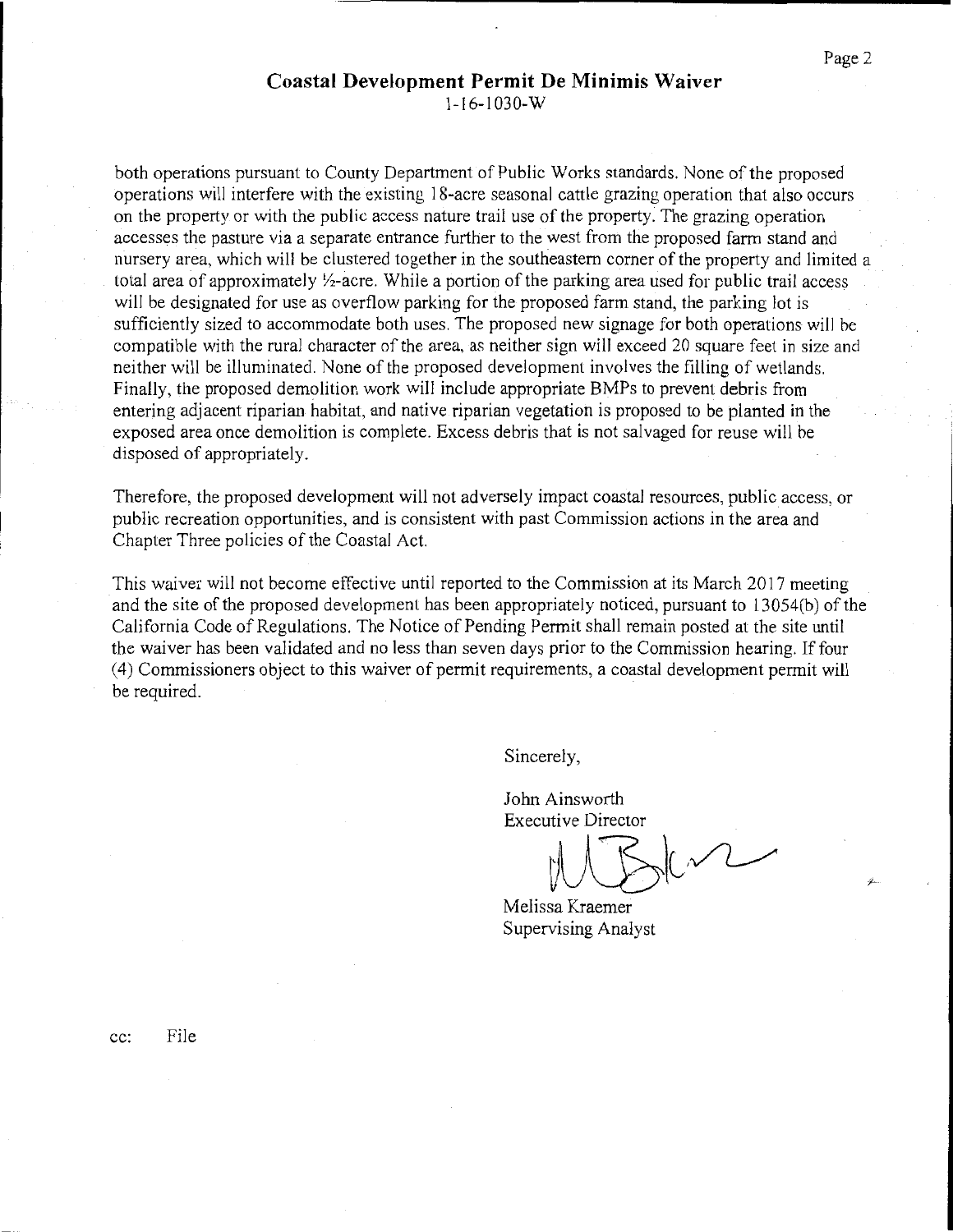## **CALIFORNIA COASTAL COMMISSION NORTH COAST DISTRICT OFFICE 1385 EIGHTH STREET, SUITE 130 ARCATA, CALIFORNIA 95521 PH (707) 826-8950 FAX {707) 826-8960 WWW COAST AI CA GOV**



March 2, 2017

# **Coastal Development Permit De Minimis Waiver Coastal Act Section 30624.7**

Based on the project plans and information provided in your permit application for the development described below, the Executive Director of the Coastal Commission hereby waives the requirement for a Coastal Development Permit pursuant to Section 13238.1, Title 14, California Code of Regulations. If, at a later date, this information is found to be incorrect or the plans revised, this decision will become invalid; and, any development occurring must cease until a coastal development permit is obtained or any discrepancy is resolved in writing.

**Waiver:** 1-16-1089-W

**Applicant:** Eureka Pentecostal Church

**Location:** 1060 Hoover St, Eureka, Humboldt County (APN: 014-182-08)

**Proposed Development:** (1) Authorize after-the-fact the paving of an approximately 18,000-squarefoot parking lot that was permitted as a gravel parking lot in 1990 under CDP 1-88-123-A1 and which was paved sometime in the 1990s without the benefit of a coastal development permit; and (2) modify the drainage of the parking lot by installing curb cuts in the existing curbs that line the perimeter of the paved parking lot and redirecting parking lot runoff into adjacent permeable areas.

**Rationale:** The proposed paving (after-the-fact) does not expand the previously permitted gravel overflow parking area for the church. The proposed drainage modifications will prevent stormwater runoff from the paved parking lot from directly discharging into environmentally sensitive riparian habitat and associated coastal waters by plugging a parking lot storm drain with concrete and creating multiple curb cuts to route the parking lot runoff into adjacent permeable lawn areas. Routing the parking Jot runoff into permeable areas will provide for on-site retention and treatment of storm water in upland areas outside of the environmentally sensitive riparian habitat and coastal wetlands. The four designated runoff receiving sites are sized to accommodate the parking lot runoff volume for the 85<sup>th</sup> percentile storm event. The proposed development will not adversely impact coastal resources, public access, or public recreation opportunities, and is consistent with past Commission actions in the area and Chapter Three policies of the Coastal Act.

This waiver will not become effective until reported to the Commission at its March 9, 2017 meeting and the site of the proposed development has been appropriately noticed, pursuant to 13054(b) of the California Code of Regulations. The Notice of Pending Permit shall remain posted at the site until the waiver has been validated and no less than seven days prior to the Commission hearing. If four (4) Commissioners object to this waiver of permit requirements, a coastal development permit will be required.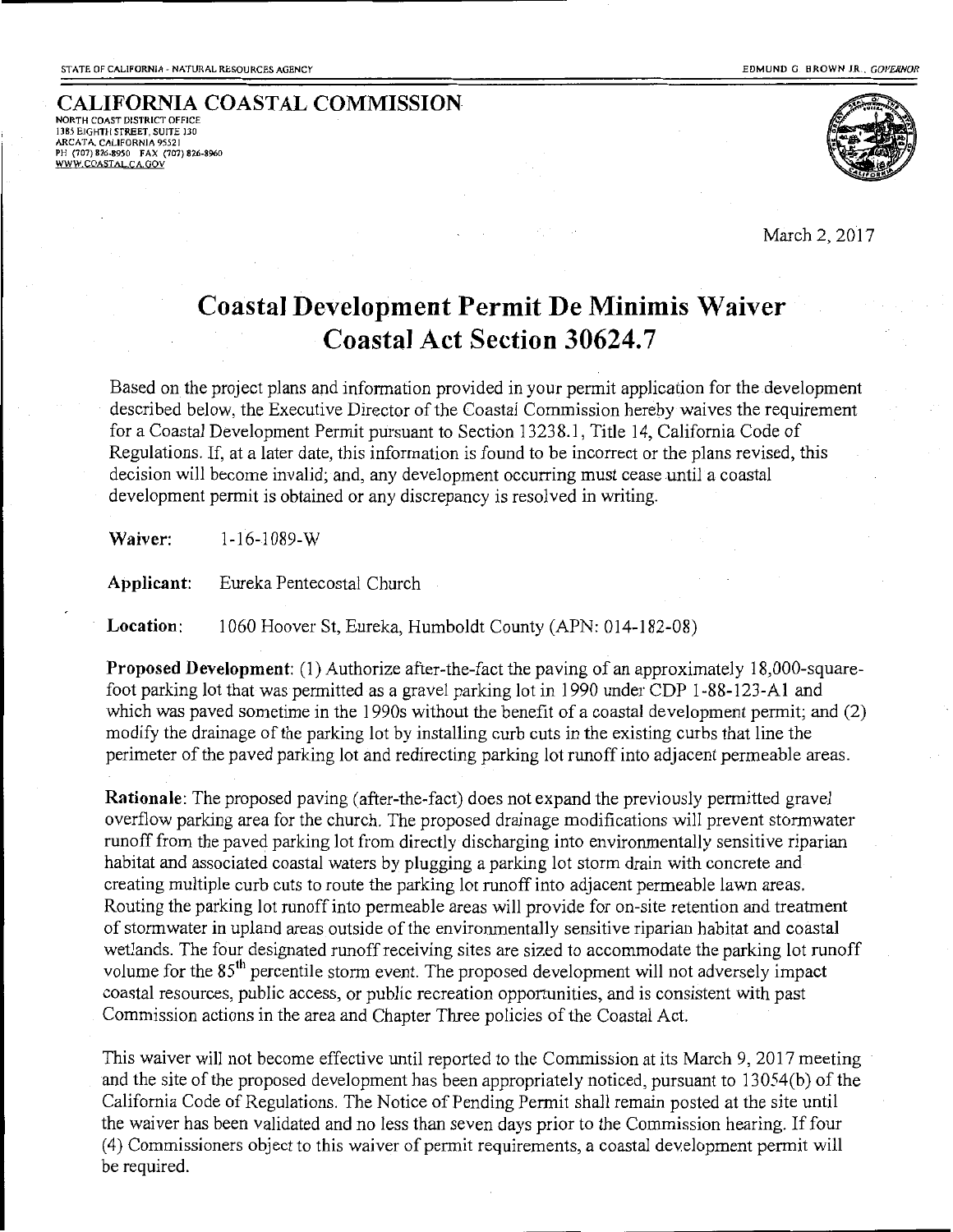Sincerely,

John Ainsworth Acting Executive Director

Voodre

Melissa Kraemer Supervising Analyst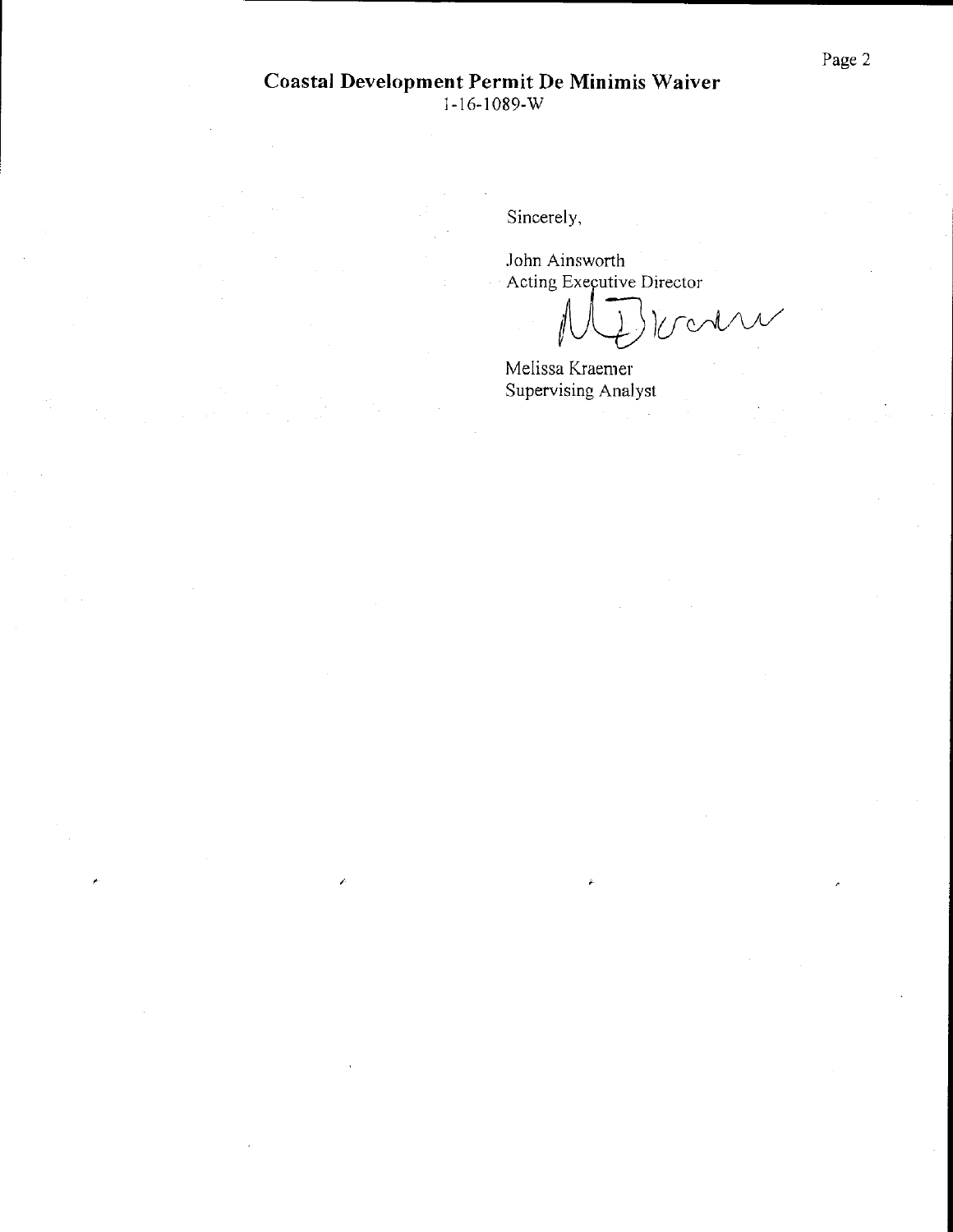#### CALIFORNIA COASTAL COMMISSION NORTH COAST DISTRlCT OFFICE l3S5 EIGHTH STREET, SUITE 130 ARCATA, CALIFORNIA 95521 PH (707) 826-8950 FAX (707) 826-8960 WWW.COASTALCA.GOV



# **NOTICE OF PROPOSED IMMATERIAL PERMIT AMENDMENT**

Coastal Development Permit Amendment No. A-1-DNC-12-021-A1

February 23, 2017

To: All Interested Parties

From: John Ainsworth, Executive Director

Subject: Permit No. A-1-DNC-12-021-A1 granted to Elk Valley Rancheria for the following: Reconstruct and improve Humboldt Road from U.S. Highway 101 to approximately 300 feet south of Roy Avenue by adding a multi-use trail, paved shoulders, and a roundabout at the intersection of Humboldt Road and Sandmine Road.

Project Site: Along an approximately 3,000-foot-long stretch of Humboldt Road between Highway 101 and Roy Ave., and on the Elk Valley Rancheria's adjacent Trust property (formerly Martin Ranch), approximately one mile southeast of Crescent City, Del Norte County (APN: 115-020-28)

#### The Executive Director of the California Coastal Commission has reviewed a proposed amendment to the above referenced permit, which would result in the following change(s):

This permit amendment request proposes certain changes to the final wetland Mitigation and Monitoring Plan (MMP) approved by the Executive Director pursuant to Special Condition No. 1 of the original permit to compensate for the roadway improvement project's 0.54 acre of wetland impacts. Specifically, as detailed in the proposed revised MMP dated January 2017, the boundaries of the previously approved wetland mitigation site are proposed to change such that areas previously approved for wetland creation (sites identified as sites "B" and "C" in the approved MMP) will be relocated to a different location, approximately 1.15 acres in size, on the same trust property (now identified as sites "TP-10" and "TP-11"). The relocation is necessary due to more recent groundwater monitoring results within sites B and C, which indicate significant variability in the perched water tables and inconsistent soil horizons, thereby suggesting that successful wetland creation at these sites would be challenging. In addition, an existing man-made drainage ditch that crosses the trust property will be partially rerouted to the north around the new mitigation site to drain into the same roadside drainage ditch and culvert to which it currently drains. No changes are proposed to the mitigation ratios or types of wetland mitigation to be provided, and no other changes to the MMP or project are proposed.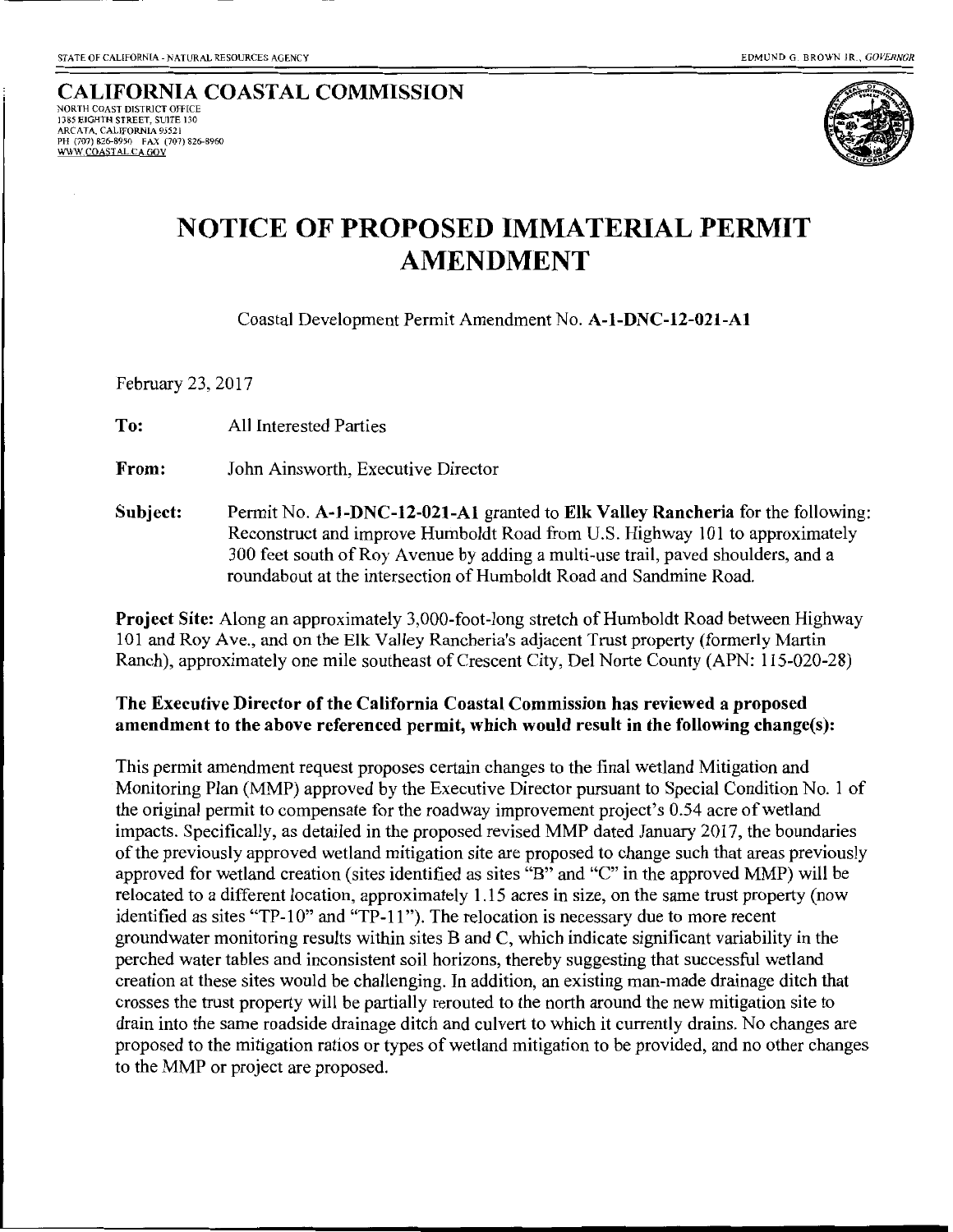#### **Notice of Proposed Immaterial Permit Amendment**  A-1-DNC-12-021-A 1

#### **FINDINGS**

Pursuant to 14 Cal. Admin. Code Section 13166(b) this amendment is considered to be IMMATERIAL and the permit will be amended accordingly if no written objections are received within ten working days of the date of this notice. If an objection is received, the amendment must be reported to the Commission at the next regularly scheduled Commission hearing. This amendment has been considered "immaterial" for the following reason(s):

The wetland mitigation site is located in part within the coastal zone within the County road right-of-way and in part on adjacent land outside of the coastal zone owned by the Rancheria that is held in trust for the benefit of the Rancheria. Under the original project approval, which was authorized both under CDP No. A-1-DNC-12-021 and Consistency Certification (CC) No. CC-0001-14, the applicant proposed to implement a wetland mitigation plan partially within the County road right-of-way (e.g., reestablishing roadside ditches) and partially on the Elk Valley Rancheria trust land adjacent to the road improvement project site (i.e., a mix of wetland creation and wetland enhancement activities) to compensate for the roadway improvement project's 0.54-acre of wetland impacts, for a total mitigation area of approximately ~2.41 acres. Special Condition I of both the CDP and the CC requires that the applicant mitigate for development impacts to wetlands as proposed in the draft plans and submit a final MMP for the review and approval of the Executive Director that substantially conforms with a draft MMP submitted with the application, except for certain required changes to that plan specified in Special Condition 1. The Executive Director approved the final revised wetland MMP required by the CDP and CC conditions on July 28, 2015.

The proposed amendment would not lessen or avoid the intent of the original permit to require adequate mitigation for wetland impacts associated with the road improvement project. The proposed revised MMP dated January 2017 proposes no changes to the approved wetland mitigation ratios or to the types of wetland mitigation to be provided. The only changes proposed are to the boundaries of the wetland mitigation site with respect to the wetland creation area. The new wetland creation area proposed under the revised MMP is the same size as the combined size of the two wetland creation sites previously approved. The new area would be located on a portion of the property described as existing ruderal upland grassland. Similar to the previously approved wetland creation areas, the proposed new wetland creation area also currently is used for periodic cattle grazing. There will be no change in the amount of grazing land available on the property since the areas that no longer are proposed for use in the wetland mitigation project would remain available for grazing. The proposed relocated wetland creation site is approximately 50 feet inland from the public roadway and outside of the road right-of-way maintenance area. The proposed revised MMP includes the same provisions for wetland mitigation implementation, monitoring, performance standards, maintenance, and reporting as required by Special Condition 1. Special Condition I is being amended to require that the applicant mitigate for development impacts to wetlands as proposed in the updated final MMP dated January 2017. The special condition continues to require that if the final monitoring report indicates that the mitigation project has been unsuccessful, in part, or in whole, based on the approved performance standards, the applicant shall submit an amendment for a revised or supplemental MMP to compensate for those portions of the original program which did not meet the approved performance standards. All changes have been reviewed and approved by the North Coast Regional Water Quality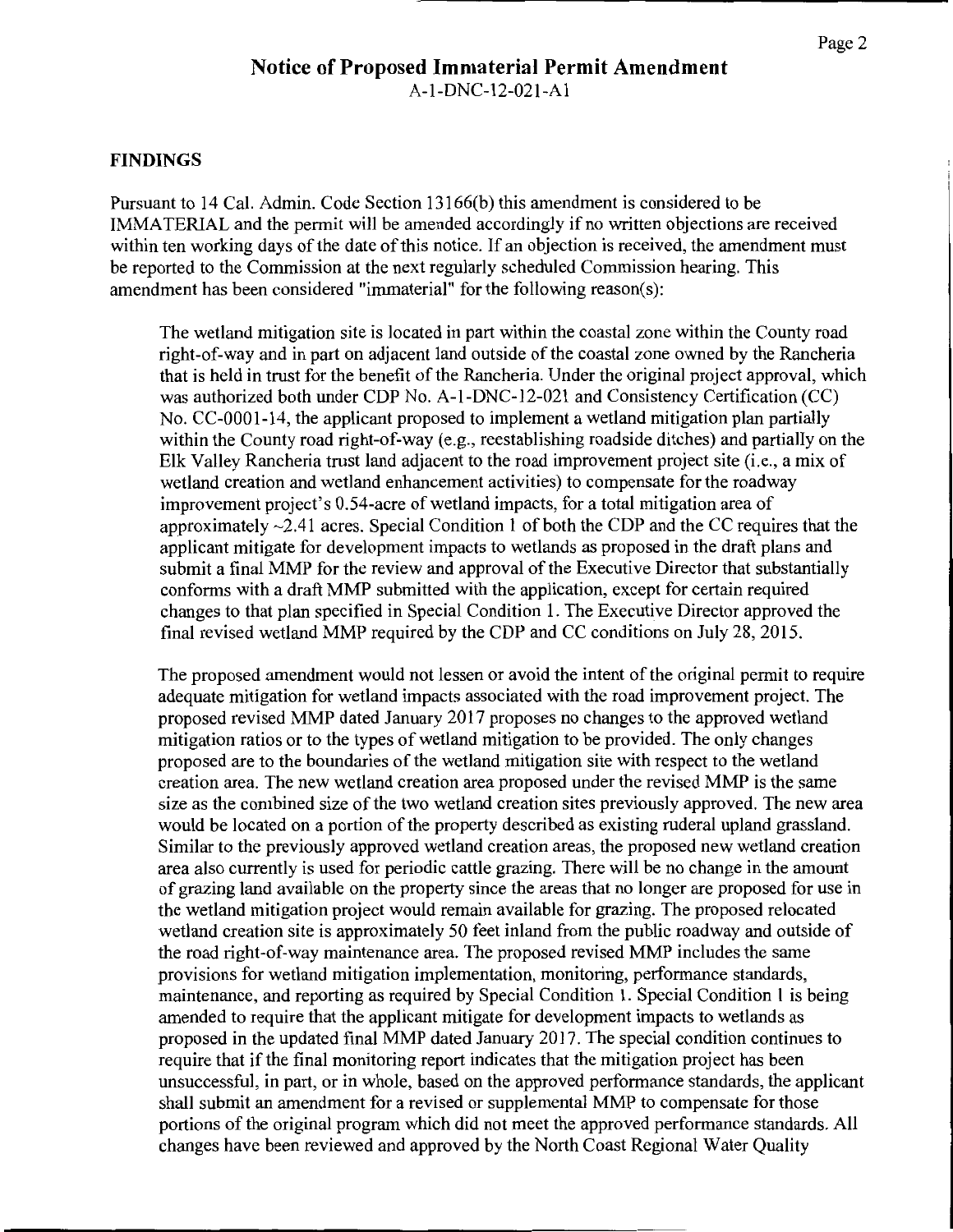#### Notice of Proposed Immaterial Permit Amendment A-1-DNC-12-021-Al

Control Board, the U.S. Army Corps of Engineers, and the U.S. Environmental Protection Agency. Thus, the changes to the mitigation project are de minimis in nature and scope. As the amended development would not result in adverse effects on coastal resources and is consistent with the certified Del Norte County Local Coastal Program and with the Coastal Act, the Executive Director has determined that the proposed amendment is immaterial.

See Attachment A for the proposed changes to the above condition.

[Note: these findings also apply to CC-0001-14, which was combined with this CDP. Changes to consistency certifications are not treated as "amendments" under the Commission's regulations, but rather the project's continuing consistency with the CCMP under the federal consistency regulations (15 CFR § 930.65) (Remedial action for previously reviewed activities). The Commission finds that with the changes to Special Condition 1 listed in Attachment A, and for the reasons described above, the project does not raise any new issues that would render it no longer consistent with the Coastal Act.]

If you have any questions about the proposal or wish to register an objection, please contact Melissa Kraemer at the phone number provided above.

Attachment A: Amendments to Special Condition 1

cc: Commissioners/File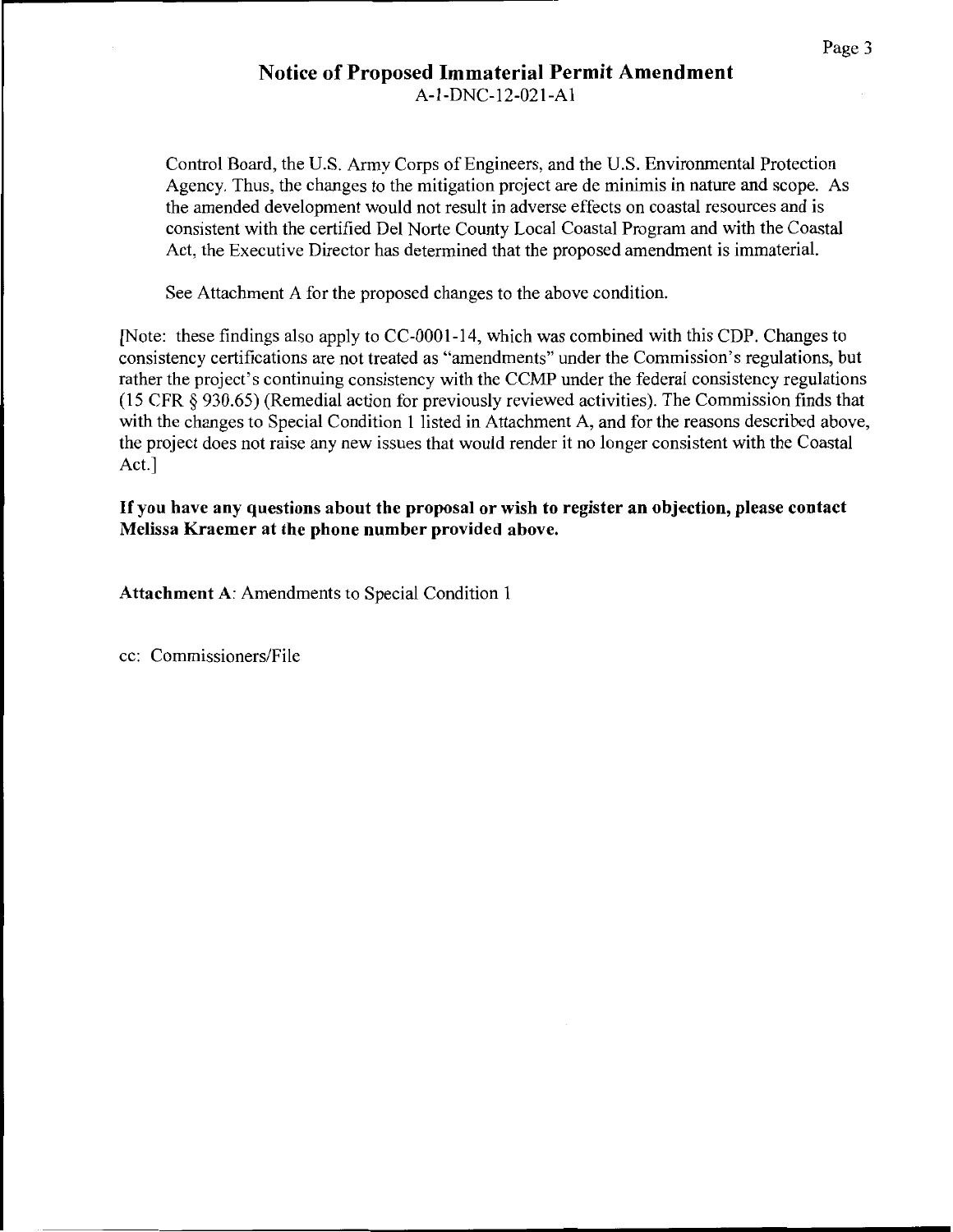### **Attachment A**

## **AMENDMENTS TO SPECIAL CONDITIONS OF CDP No. A-1-DNC-12-021 and to Consistency Certification No. CC-0001-14<sup>1</sup> (CDP Amendment A-1-DNC-12-021-A1)**

Text to be deleted is shown in strikethrough, and text to be added appears in **bold underline.** 

#### **1. Revised Final Wetland Mitigation and Monitoring Plan.**

- a. The Applicant shall mitigate for development impacts to wetlands as proposed in the draft plans and concepts provided in the draft final approved Wetland Mitigation and Monitoring Plan (MMP) titled "Elk Valley Rancheria, California Humboldt Road Safety Improvement Project Wetland Mitigation and Monitoring plan" prepared by GHD dated February 2014 "Revised January 2017," except that the revised final plan shall be revised to include the changes required in subsection (b) below.
- b. PRIOR TO ISSUANCE OF THE COASTAL DEVELOPMENT PERMIT, and prior to commencement of construction of any development on "trust" lands, the Applicant shall submit, for the review and written approval of the Executive Director, a revised final MMP prepared by a qualified wetland biologist or ecologist. The revised final plan shall substantially conform to the draft plans and concepts provided in the draft MMP, except the revised final plan shall be revised to include, at a minimum, the following:
	- i. Final plans: The revised final MMP shall include mitigation designs and analyses for reestablishing or creating wetland habitat as required by this condition, including:  $(1)$ goals, objectives, and performance standards for the mitigation; (2) dimensioned, to scale mapping of compensatory wetlands sites, including the on-site wetland restoration areas; (3) existing and proposed hydrologic, soil, and vegetative conditions at the mitigation sites; (4) engineering/grading plans and schedule;  $(5)$ erosion control plans and schedule;  $(6)$  weeding plans and schedule;  $(7)$  planting plans and schedule;  $(8)$  short- and long-term irrigation needs;  $(9)$  on going maintenance and management plans; (10) implementation plans demonstrating there is sufficient scientific expertise, supervision, and financial resources to carry out the proposed project and monitoring program in a specified and realistic time frame;  $(11)$ provisions for submittal of initial as-builts within 30 days of completion of the initial mitigation work; and (12) monitoring, reporting, and remediation plans consistent with the requirements detailed in this special condition. Final plans for contractor construction of the mitigation area(s) shall be submitted prior to commencement of construction of mitigation area(s).
	- ii. A final monitoring and maintenance plan. The revised final MMP shall include a plan for monitoring and maintenance of each wetland creation site, including the following: (1) a monitoring and maintenance schedule; (2) interim performance

<sup>&</sup>lt;sup>1</sup> [Note: Procedurally, modifications to consistency certifications are not treated as "amendments" under the Commission's regulations, but rather the question of whether the modified project remains consistent with the CCMP (15 CFR  $\S$  930.65 (Remedial action for previously reviewed activities).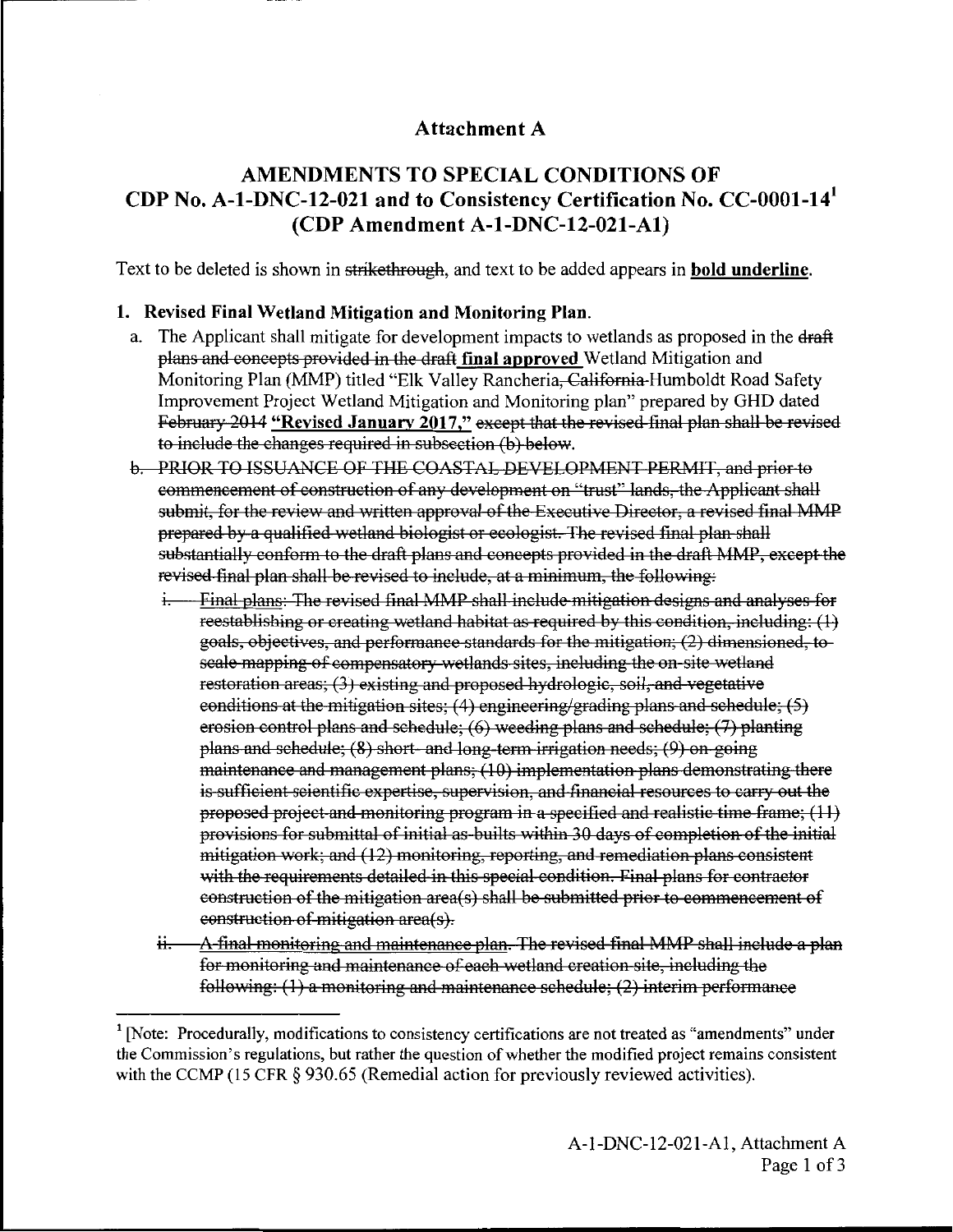standards;  $(3)$  a description of field activities;  $(4)$  a minimum 5-year monitoring period; (5) identification and description, including photographs and the results of quantitative sampling, of a high functioning, relatively undisturbed reference site for each habitat type for comparison to the mitigation site(s);  $(6)$  final success criteria for the wetland mitigation site(s), including, at a minimum, all of the following: a) plant species diversity similar to that at the reference sites; b) total ground cover of native vegetation similar to that at the reference sites; c) no invasive species nmked as "high" in the current Invasive Plant Inventory of the California Invasive Plant Council and ground cover of nonnative species at a level equivalent to or less than the reference site; d) annually, at least 14 continuous days of inundation or soil saturation in the upper 12 inches of the soil column; and  $(7)$  a description of the method by which "success" will be judged, including: a) type of comparison; b) the field sampling design to be employed, including a description of the randomized placement of sampling units and the planned sample size; e) detailed field methods; d) where a statistical test will be employed, a statistical power analysis to document that the planned sample size will provide adequate statistical power to detect the maximum allowable difference. Generally, sampling should be conducted with sufficient replication to provide 90% power with alpha $= 0.10$  to detect the maximum allowable difference; and e) a statement that final monitoring for success will occur after at least three years with no remediation or maintenance activities other than weeding; and

- iii. Reporting plans and schedule. The revised final MMP shall include details on the reports to be prepared to document the progress, monitoring results, and success of each-wetland creation site. The reporting plan shall include, at a minimum, the following: (1) provisions for submittal of annual reports of monitoring results to the Executive Director for the duration of the required monitoring period, beginning the first year after submittal of the "as-built" report. Each report shall be cumulative and shall summarize all previous results. Each report shall document the condition of the restoration with photographs taken from the same fixed points in the same directions. Each report shall also include a "Performance Evaluation" section where information and results from the monitoring program are used to evaluate the status of the mitigation project in relation to the interim performance standards and final success criteria; (2) provisions for the submittal of a final monitoring report to the Executive Director at the end of the five year reporting period. The final report must be prepared in conjunction with a qualified restoration ecologist. The report must evaluate whether the restoration site(s) conforms to the goals, objectives, and perfurmance standards set forth in the approved final restoration program. The report must address all of the monitoring data collected over the five year period; and (3) a reporting schedule.
- e. b. If the final report indicates that the mitigation project has been unsuccessful, in part, or in whole, based on the approved performance standards, the Applicant shall submit a revised or supplemental MMP to compensate for those portions of the original program which did not meet the approved performance standards. The revised MMP shall be processed as an amendment to this coastal development permit, and/or a modification to this consistency certification, as appropriate, unless the Executive Director determines that no amendment and/or modification is legally required.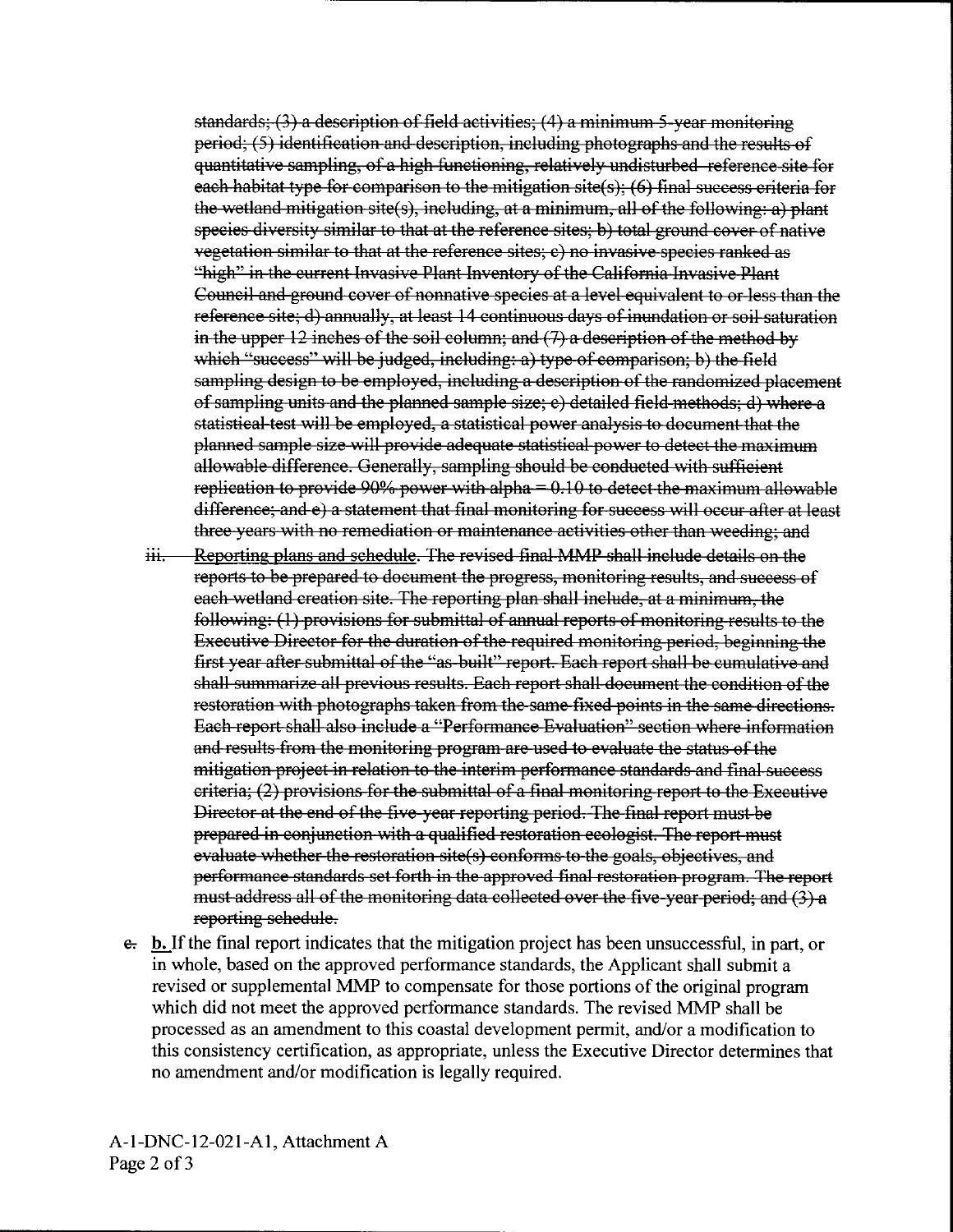d. c. The Applicant shall undertake development in accordance with the approved final plans. Any proposed changes to the approved final plans shall be reported to the Executive Director. No changes to the approved final plans shall occur without a Commission amendment to this coastal development permit and/or a modification to this consistency certification, as appropriate, unless the Executive Director determines that no amendment and/or modification is legally required.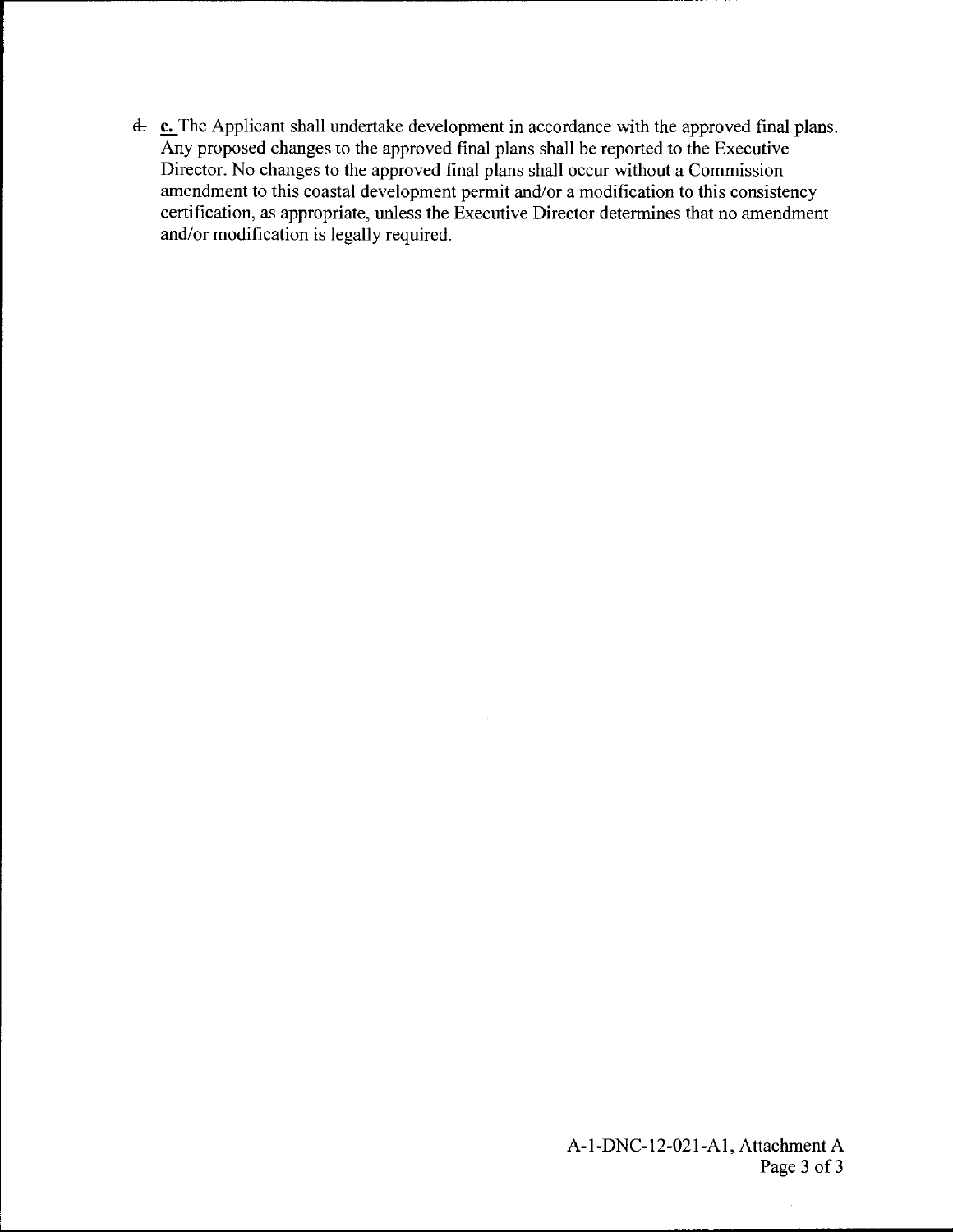CALIFORNIA COASTAL COMMISSION 1385 EIGlffH STREET, SUITE 130 ARCATA, CALIFORNIA 95521 PH (707) 826-8950 FAX (707) 826-8960 WWW.COASTAL.CA.GOV



## NOTICE OF PROPOSED IMMATERIAL PERMIT AMENDMENT

Coastal Development Permit Amendment No. 1-10-032-A4

February 23, 2017

To: All Interested Parties

**From:** John Ainsworth, Executive Director

Subject: Permit No. 1-10-032-A4 granted to Humboldt County Resource Conservation District for the following: Implement the Salt River Ecosystem Restoration Project, a multi-year, region-wide, collaborative restoration and flood alleviation project comprised of three major components: (I) Phase I involves restoring approximately 400 acres of estuarine marsh, estuarine aquatic, riparian, and freshwater wetland habitats on the lower 2.5 miles of the Salt River and on the 440-acre Riverside Ranch former dairy farm property owned by the Department of Fish & Game; (2) Phase 2 involves restoring hydraulic capacity, in-stream fish habitat, riparian vegetation, and improved water quality along an additional approximately 5 miles of the Salt River,  $\sim$ 2,900 feet of lower Francis Creek, and  $\sim$ 500 feet of lower Eastside Drainage; and (3) long-term maintenance and adaptive management activities to ensure the project meets its goals and objectives to be performed over multiple years.

Project Site: Along the Salt River, lower Francis Creek, and the lower Eastside Drainage in the Ferndale area of Humboldt County (APNs: l00-II2-10, 100-112-12, IOO-I12-14, 100-161-07, 100-231-03, I00-291-08, I06-02I-02, 106-02I-03, 106-02I-07, I06- 021-62, 106-021-76, and 106-021-77).

The Executive Director of the California Coastal Commission has reviewed a proposed amendment to the above referenced permit, which would result in the following change(s):

> Inclusion of additional properties in the project area footprint to accommodate minor channel realignment and add additional sediment reuse locations for the continuation of Phase 2 construction this summer. The added properties are owned by landowners with whom the applicant currently has signed landowner agreements.

#### FINDINGS

Pursuant to I4 Cal. Admin. Code Section 13166(b) this amendment is considered to be IMMATERIAL and the permit will be amended accordingly if no written objections are received within ten working days of the date of this notice. If an objection is received, the amendment must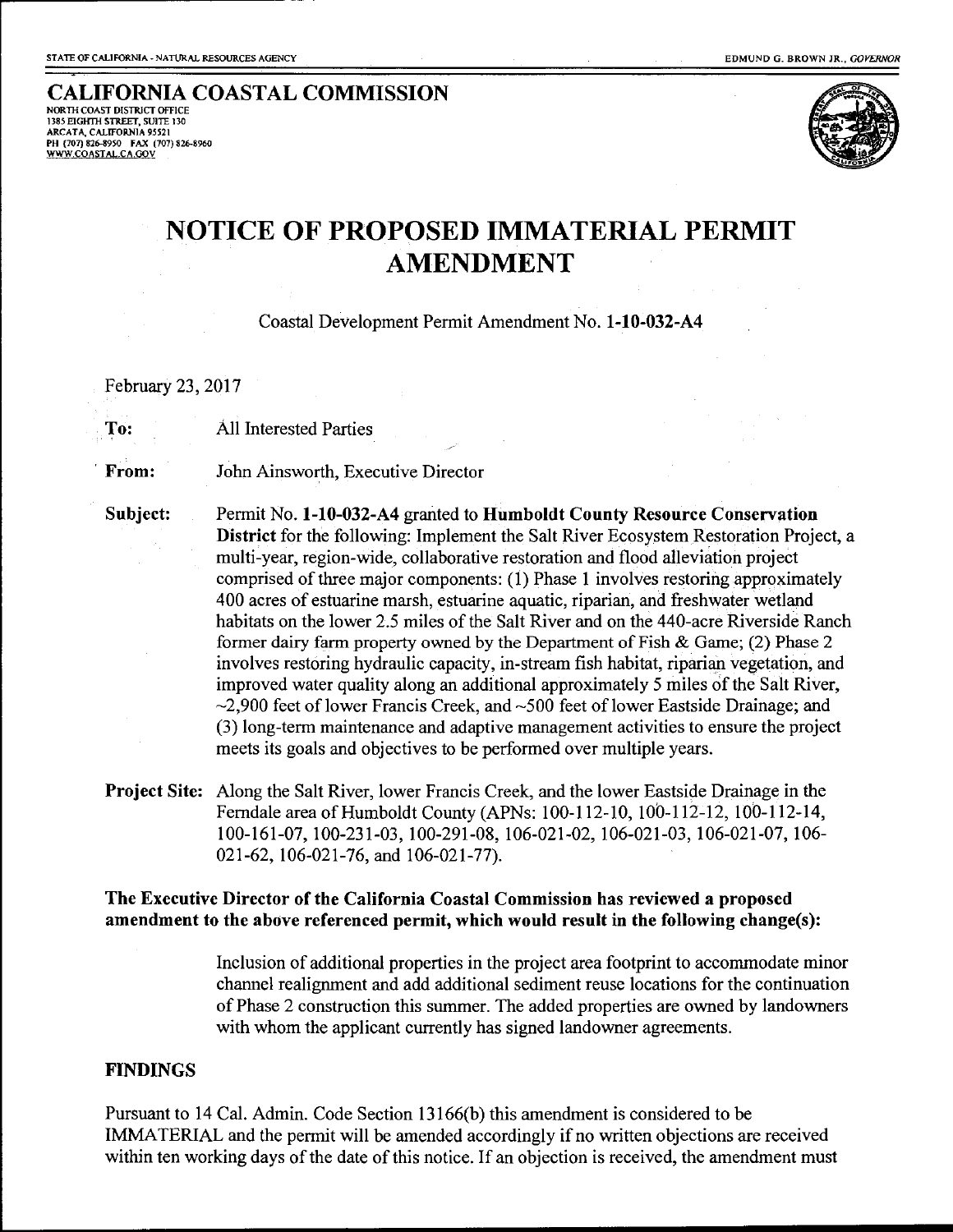be reported to the Commission at the next regularly scheduled Commission hearing. This amendment has been considered "immaterial" for the following reason(s):

Refinement of the design plans for Phase 2 of the approved project has resulted in minor adjustments in the previously approved realignment of the Salt River channel, including a 26-foot shift of the southern channel boundary onto another parcel. The minor adjustments to the channel alignment substantially conform to the plans submitted with the original permit application, as required by Special Condition 5-B of the original permit, in terms of cross-sectional channel geometry and longitudinal slope. The proposed amendment is proposed to add the new parcel into the project footprint. The adjusted channel location will not result in any additional or changed impacts to agriculture, biological resources, water quality, or public access. The amendment also adds 11 properties to the approve list of properties where dredged material from the channel may be placed in upland areas for beneficial reuse. The change is proposed to add land best-suited for reuse and /or those landowners and land managers most willing and committed to working with the District at this . time to develop and implement sediment reuse plans. Expansion of the project area footprint to include the additional properties for dredged sediment beneficial reuse will not result in any additional or changed impacts to agricultural resources, wetlands, riparian habitat, sensitive species habitat, water quality, or public access. Suitable upland areas for material placement have been delineated on each of the properties to be added, and final design plans will be provided for each property prior to commencement of Phase 2 construction consistent with the requirements of Special Condition 13 of the original permit. Therefore, the Executive Director has determined that the requested amendment is not a material change to the permit.

If you have any questions about the proposal or wish to register an objection, please contact Melissa Kraemer at the phone number provided above.

cc: Commissioners/File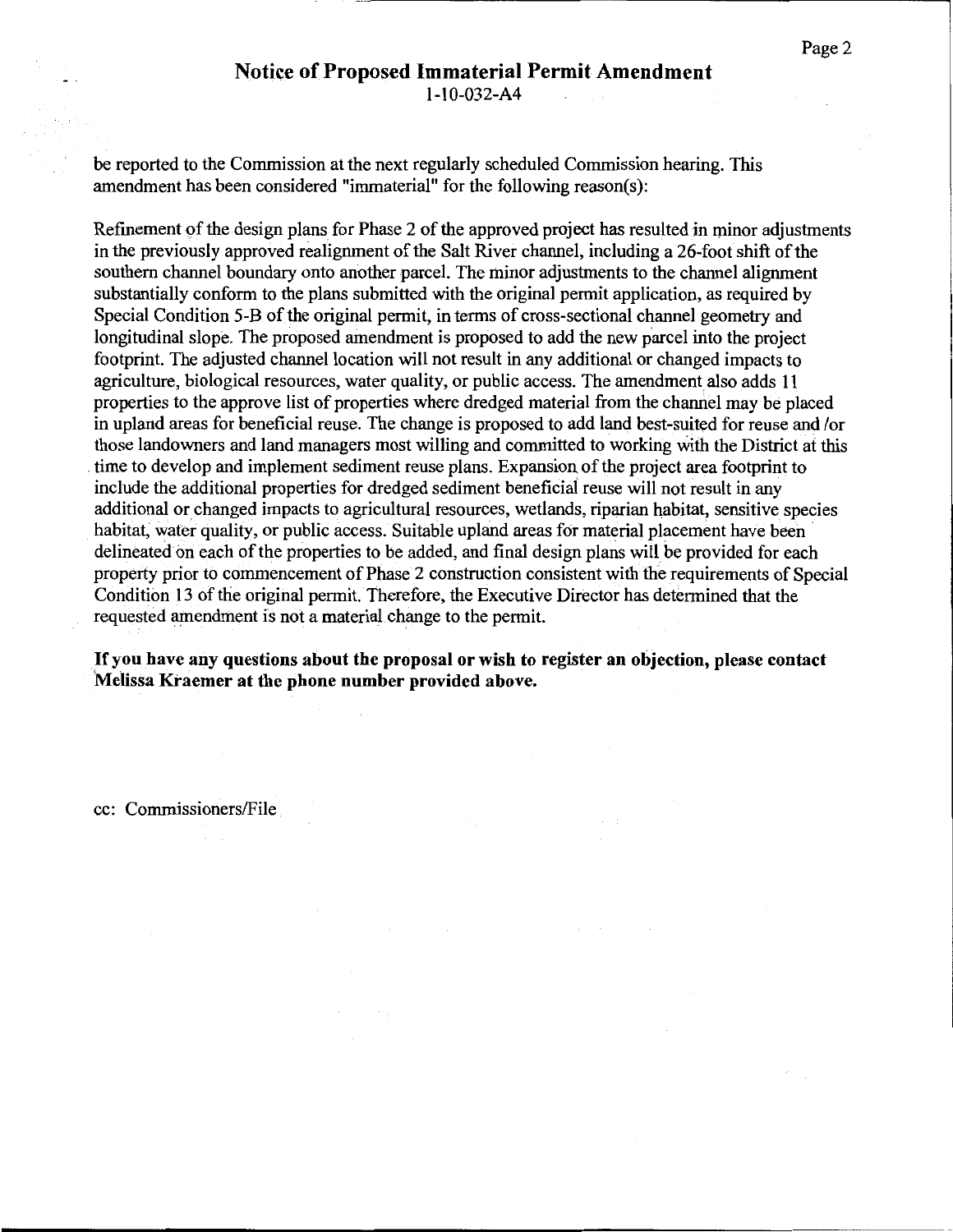#### CALIFORNIA COASTAL COMMISSION 1385 EIGHTH STREET, SUITE 130 ARCATA, CALIFORNIA 95521 PH (707) 826-8950 FAX (707) 826-8960 WWW.COASTAL.CA.GOV



# **NOTICE OF PROPOSED IMMATERIAL PERMIT AMENDMENT**

Coastal Development Permit Amendment No. 1-10-004-A2

February 23, 2017

To: All Interested Parties

From: John Ainsworth, Executive Director

Subject: Permit No. 1-10-004-A2 granted to California State Parks for: Various restoration and access enhancement activities including: (1) exotic plant removal (including invasive European beach grass, nonnative Monterey cypress, and nonnative invasive Monterey pine trees) and native dune habitat restoration; (2) creation of approximately 2.5-acres of woody dune swale habitat to increase wetland habitat and to act as a "sand fence" for the dunes west from the frontage road; and (3) various improvements to public access, including equestrian, pedestrian, and ADA-compliant access, by developing parking improvements, a designated trail system, pedestrian and equestrian trails, and a segment of the California Coastal Trail, and new interpretive, informational, and regulatory signage.

Project Site: Little River State Beach, Humboldt County (APNs: 513-161-01 and 513-171-08)

#### The Executive Director of the California Coastal Commission has reviewed a proposed amendment to the above referenced permit, which would result in the following change(s):

(1) Partially reroute three previously designated dune trail segments (of 266 feet, 331 feet, and 328 feet in length) to reduce trail use impacts to environmentally sensitive wetland and dune habitat areas by constructing, with hand tools (e.g., shovels and small motorized tools such as chainsaws and brush cutters), three new 6-foot-wide trail segments of similar length through upland dune habitats comprised mostly of invasive European beach grass and other nonnative species; (2) install symbolic fencing, signage, and natural blockages to deter the use of old (to-be-retired) trail segments by the public and to deter the use of scattered volunteer trails through dune and wetland ESHA; and (3) install ADA-compliant interpretive signage (two signs at the north beach trailhead and one at the intersection of the south beach trail and backdune trail adjacent to the trailhead) consisting of 3-foot-high signs on 4-inch by 4 inch posts placed in the ground 3 feet deep with concrete footings.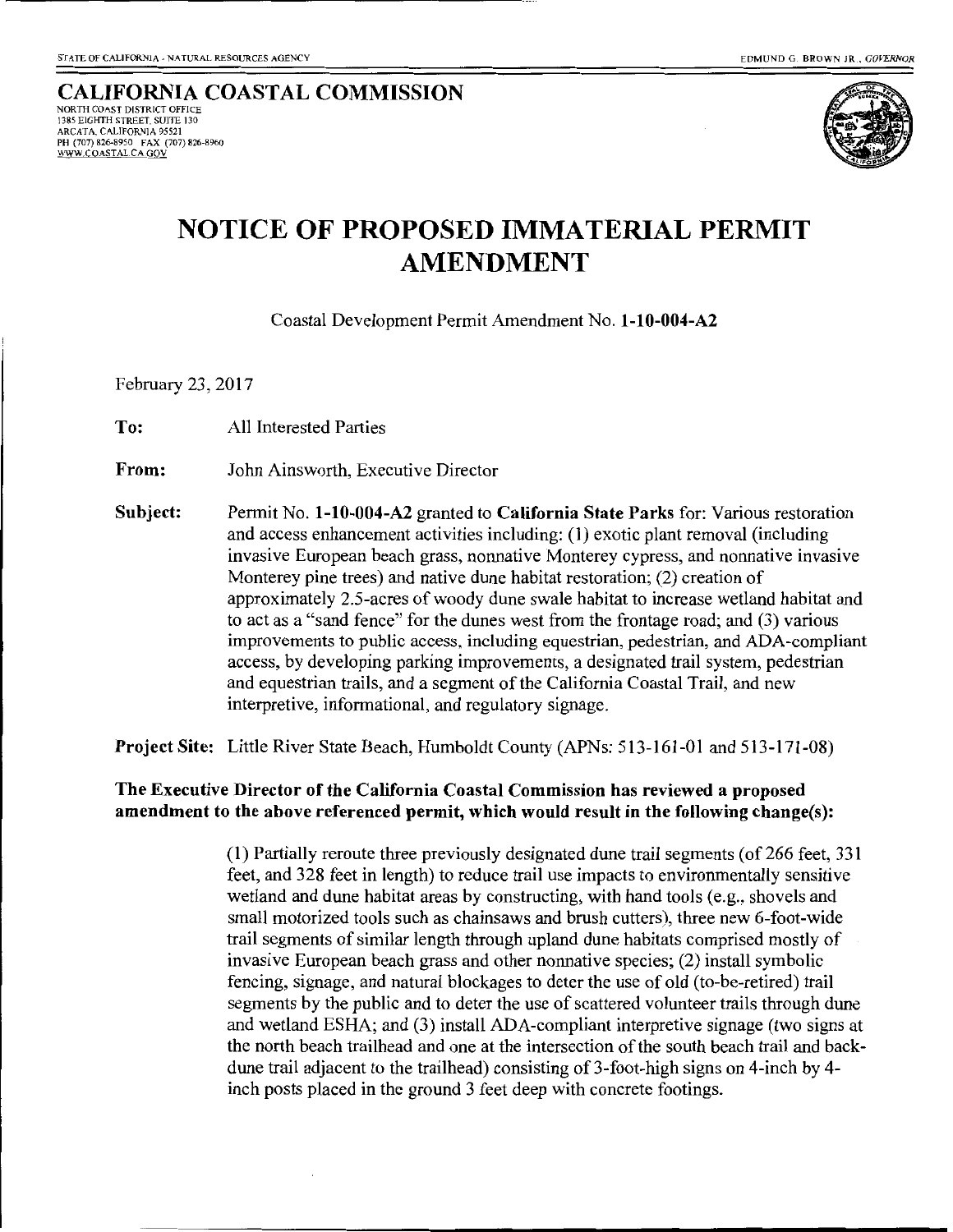#### FINDINGS

Pursuant to 14 Cal. Admin. Code Section 13166(b) this amendment is considered to be IMMATERIAL and the permit will be amended accordingly if no written objections are received within ten working days of the date of this notice. If an objection is received, the amendment must be reported to the Commission at the next regularly scheduled Commission hearing. This amendment has been considered "immaterial" for the following reason(s):

The purpose of the proposed trail segment realignments is to protect fragile coastal resources, including dune swale wetlands, from public access-related overuse, while maintaining equivalent public access along alternative trail segments that are parallel to and approximately 1 0 to 25 feet away from the segments proposed for closure. The replacement trail segments each will maintain the same use designations as the existing trail segments, all of which are designated for nature study/pedestrian/hiking use. The proposed symbolic fencing and associated signage is the same materials and design as the symbolic fencing and associated signage approved for use under the original CDP, is compatible in size, design, and color with signs common to other state parks and beaches, and is intended to help protect natural resource areas from overuse. Finally, the proposed ADA-compliant interpretive signage will enhance public access at the state beach by providing interpretive exhibits to enhance the education and enjoyment of all park visitors. The proposed amended development was referred to the three Tribal Historic Preservation Areas for the Wiyot area tribes for comment, and the THPOs raised no concerns or objections provided that the condition attached to the original permit related to inadvertent discovery of archaeological resources (Special Condition 3) would continue to be enforced. The requirements of Special Condition 3 remain in full force and effect for the proposed amended development. Therefore, the Executive Director has determined that the requested amendment is not a material change to the permit.

If you have any questions about the proposal or wish to register an objection, please contact Melissa Kraemer at the phone number provided above.

cc: Commissioners/File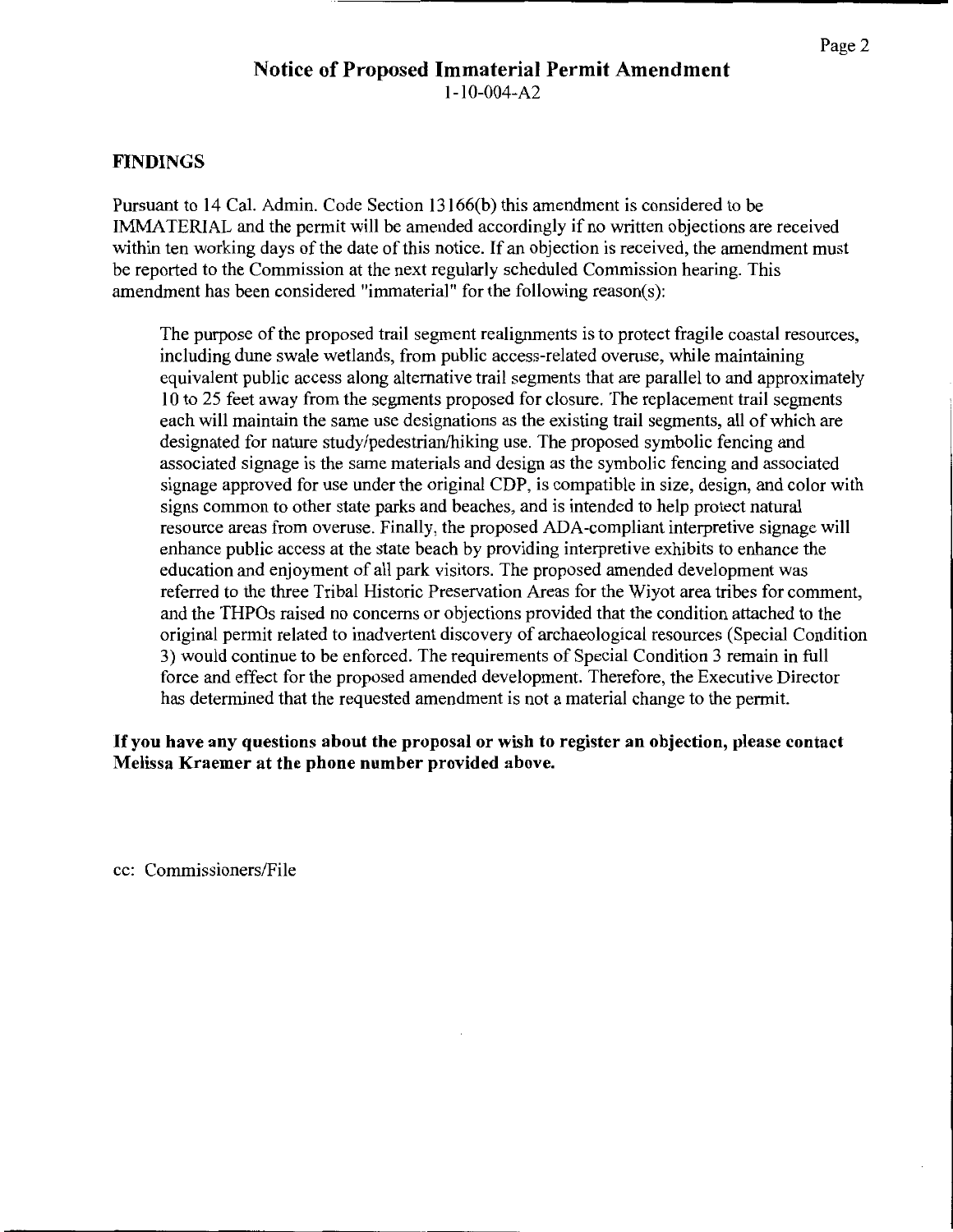CALIFORNIA COASTAL COMMISSION NORTH COAST DISTRICT OFFICE 1385 $8^{\text{th}}$  STREET  $\bullet$  SUITE 130 ARCATA, CA 95521 (707) 826-8950 FAX (707) 826-8960

www.coastal.ca.gov





 $\int$ 

Th7

## **MEMORANDUM**

March 7, 2017 Date:

To: Commissioners and Interested Parties

Robert S. Merrill, District Manager - North Coast District From:

Correspondence to Commission Meeting for Thursday, March 9, 2017 Subject: **North Coast District** 

| AGENDA#               | APPLICANT                                | <b>DESCRIPTION</b>                         | PAGE    |
|-----------------------|------------------------------------------|--------------------------------------------|---------|
| IMMATERIAL AMENDMENTS |                                          |                                            |         |
| Th7                   | $1-10-004- A2$<br>California State Parks | E-mail correspondence<br>from Uri Driscoll | $Th7-1$ |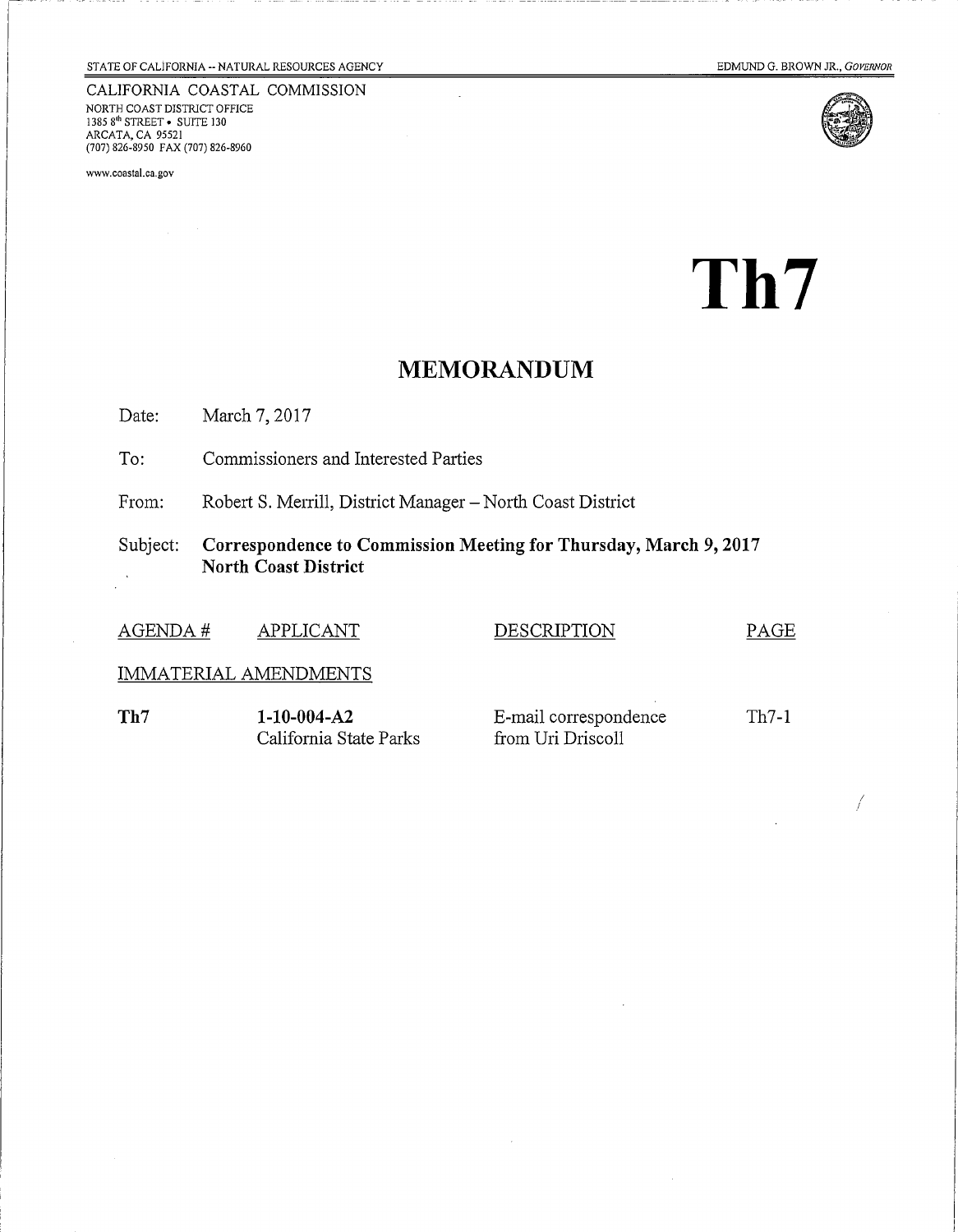#### Kraemer, Melissa@Coastal

From: Sent: To: Cc: Subiect:

Uri Driscoll <humboldthorse@yahoo.com> Thursday, March 02, 2017 10:26 AM Bomke, Jeff@Parks; Bjelajac, Victor@Parks Kraemer, Melissa@Coastal; Dennis Mayo; Carol Polasek Little River trail?

# **RECEIVED**

MAR 02 201/

**CALIFORNIA**<br>COASTAL COMMISSION NORTH COAST DISTRICT

#### Good Morning Jeff.

I received a letter from the Coastal Commission with an amendment proposal at Little River State Beach. I know we had talked about this several vears ago because the original plan as carried out did not meet certain standards and route descriptions. Additionally the installation of the symbolic fencing was deemed to be dangerous and fortunately eventually removed. The county also indicated that the trail conditions were not to county standards and denied State Park connection to adjacent county trails. The improper planning and execution of the LR trail plan led to a protest of 70 or more horseback riders at the site. Many of whom were/are State Park volunteers.

Under Superintendent Dana Jones, staff was instructed to remedy the situation by developing an adequate trail alignment and removing all symbolic fencing. Any remaining symbolic fencing was to be left up for 3 years from the start of the project and then removed. Recent installation of such fencing was to take place only during western snowy plover nesting season (Feb15 to Sept15) and only if/when active nests are within the HRA. That is an agreement that has not been kept by State Parks as you are aware of.

It has also been brought to your attention that the permit for the original project allowed for a total of 70 signs in specific locations. That number has been exceeded by the installation of approximately 200 signs since the start of the original project. This significantly detracts from the natural beauty of the area.

Plant densities also appear to be far below permit requirements for ground cover which is leading to significant erosion as well as ease of depredation of plover nests by corvids (as is evidenced by extremely high nest failure rates at this site). Replanting has been sporadic and insufficient to meet those requirements.

I am not bringing this up to rehash the past but to try to prevent reigniting animosity between stakeholders and State Parks. After all the efforts that our community has contributed toward our state parks in numerous ways, it is rather insulting that we were not involved in the amendment proposal process. I had asked you weeks ago for an update on the proposal and have yet to receive anything from you. Actually the community was unaware an amendment was even in process and no outreach by State Parks has been done to my knowledge. Our recent Mounted Assistance Unit winter meeting made no mention that this proposal was developing even though it was a perfect opportunity to enlist significant institutional knowledge and dedicated State Park volunteers.

Because I have still not received any of the requested information on this proposed amendment, I still have little idea as to what this proposal looks like. The description provided by Coastal Commission staff (Ms. Kreamer) is inadequate to determine attributes or discrepancies regarding safety or adherence to community guidelines. I am very disappointed that staff has again ignored the value that the community offers State Parks in the form of institutional knowledge and commitment to our public lands.